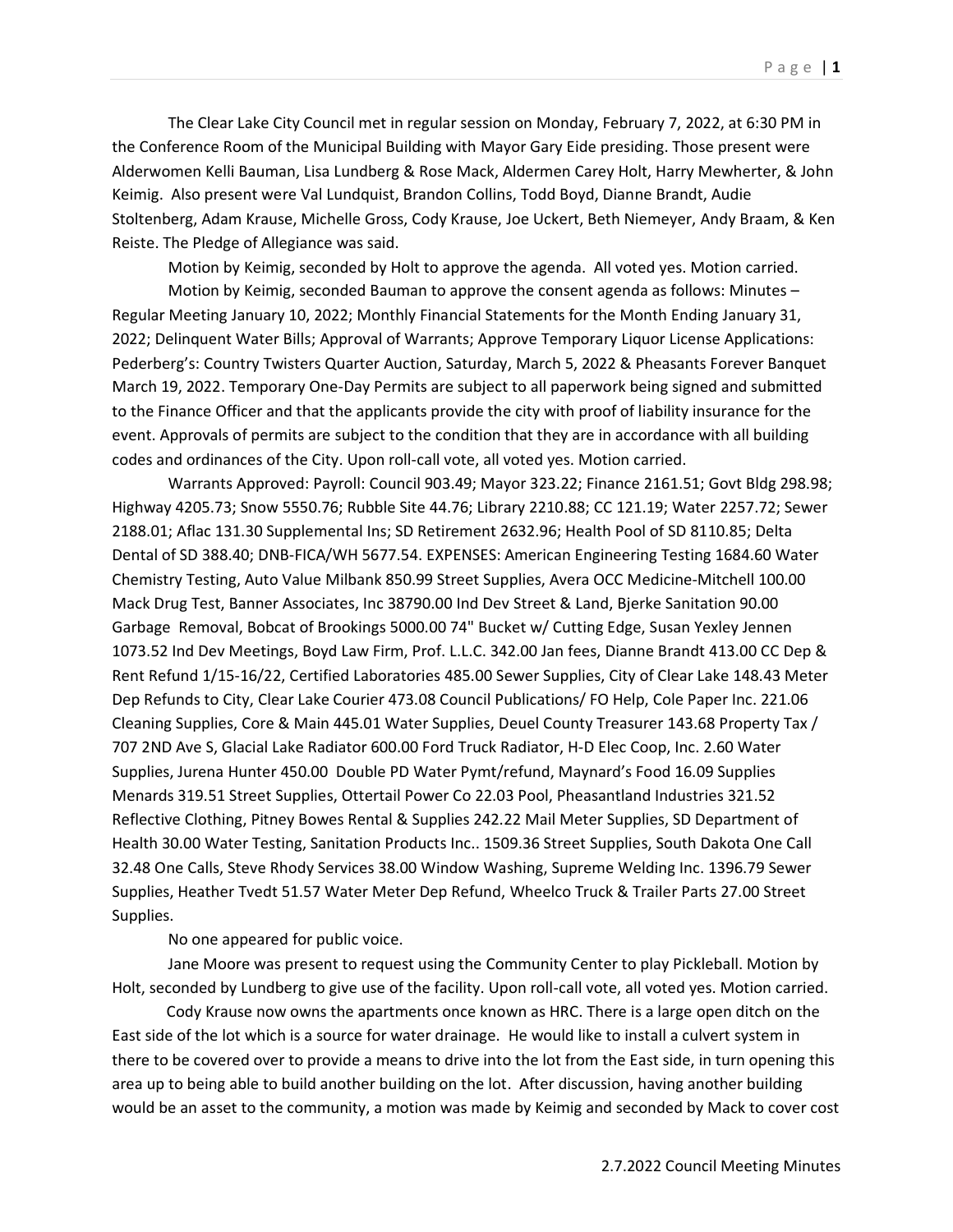of engineering expenses and help "fill" in the space around the culvert. Roll-call vote, all voted yes. Motion carried.

 Dianne Brandt, Audie Stoltenburg, Michelle Gross and Adam Krause, representing the All School Reunion Committee, were present to discuss the July events and asked the council for a reduced rate on the community center rental and peddler's permits. They also asked for clarification on a few things with funds available from the city and the fees that are charged. Motion by Keimig to waive rental fee for use of the Community Center, waive fees for peddlers permits, cover the cost of event/rain insurance, cover the cost of the porta-potties for the weekend. Seconded by Holt. Upon roll-call vote, all voted yes. Motion carried. Adam Krause asked permission to have H-D Electric and Ottertail Power put Electric boxes with locks on the street light poles at the City/School parking lot on  $2<sup>nd</sup>$  St. The event needs outlets for vendor use and a band during the weekend. Motion by Keimig, seconded by Holt to go ahead with the plan. After roll-call vote, all voted yes. Motion carried.

 Beth Niemeyer with Banner Associates was present to discuss the continued progress of the Industrial Park north of town. She was requesting authorization to move ahead with the bidding process for the infrastructure. Motion by Holt to proceed, seconded by Mewherter. After roll-call vote, all voted yes. Motion carried.

 Special meeting time set for Local Review Board (Equalization) on Monday March 21, 2022 at 5:30 PM. Motion by Keimig, seconded by Holt. Roll-call vote, all voted yes. Motion carried.

 District 1 Meeting in Webster Thursday March 17, 2022 at 6 PM. All in favor yes. Motion carried.

 Bjerke Sanitation needs to raise the monthly garbage pickup rate from \$13.85 to \$15.50 per month. Motion by Mewherter to amend the contract raising the rate to \$ 15.50. Seconded by Keimig. Roll-call vote, all voted yes. Motion carried.

 New developing area needs a street name. The new owner of 5 acres on the lake would like to name the road to his new house "Sandy Shore". Motion by Mewherter to name the road "Sandy Shore Avenue", seconded by Mack. Roll-call vote, all voted yes. Motion carried.

Letter from Craig Evenson to the City regarding Clear Lake Area Development. No comments.

 Dept of Agriculture & Nat'l Resources report on the Clear Lake Public Water System On-Site Evaluation (EPA ID#0092). No comments.

 Surplus property. Motion by Holt, seconded by Keimig to sell surplus property. Roll-call vote, all voted yes. Motion carried.

 Project Bids for Water & Sewer project & Asphalt paving. Motion made by Holt, seconded by Lundberg to proceed with public bid notices to paper. Roll-call vote. All voted yes. Motion carried.

City Superintendent, Collins, asked for clarification regarding the sewer systems around the lake as he had been asked questions from new land owners. The small air conditioner on the north side of the Community Center had been hit and pushed back. Call police dept. and get a report done for future reference. Did not see any damage.

City Attorney Boyd no comments.

Assistant Finance Officer Lundquist commented when the Community Center is rented out with a waived fee, then who is responsible for the damage deposit?

No comments from the Mayor.